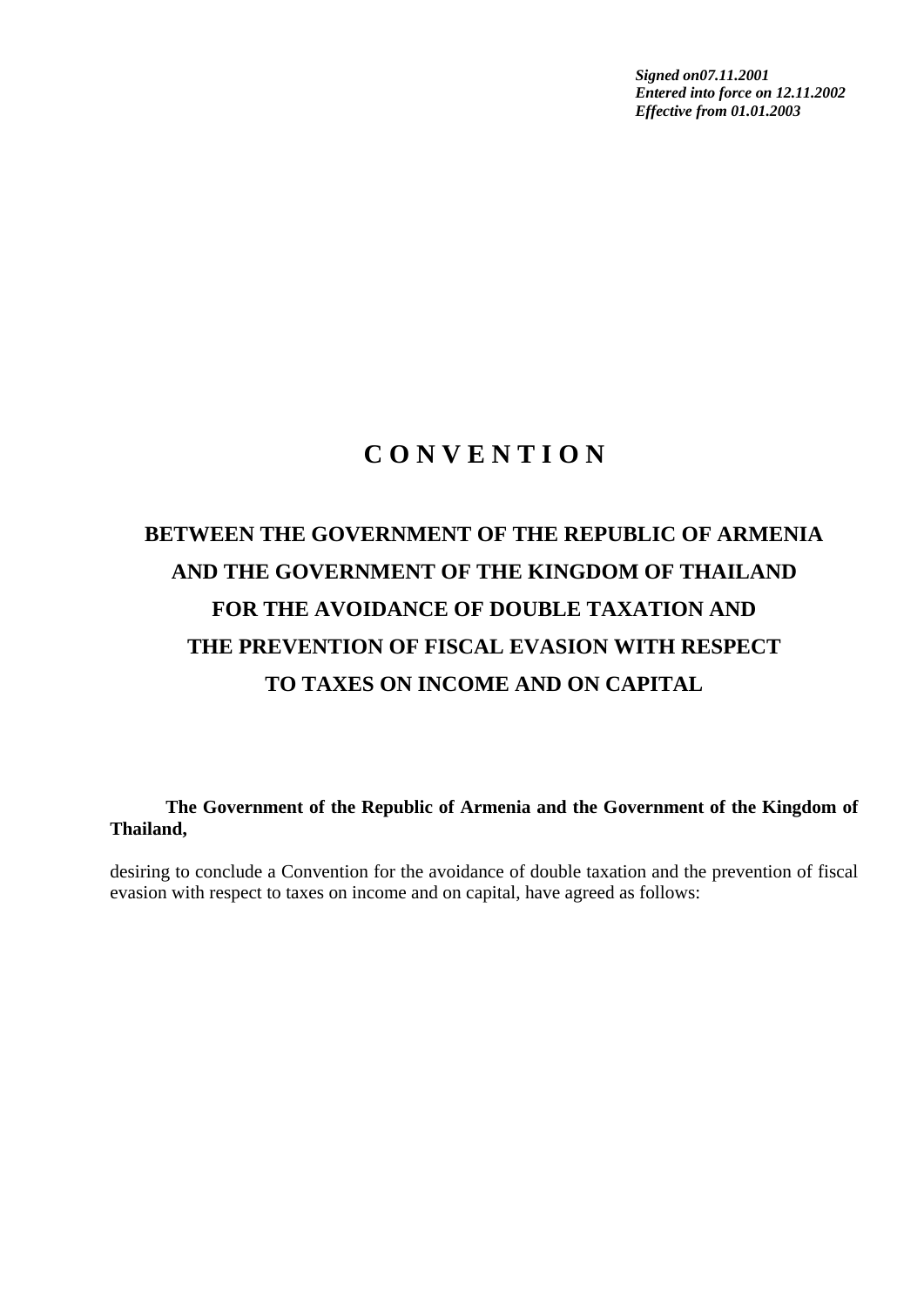## **Article 1 PERSONAL SCOPE**

This Convention shall apply to persons who are residents of one or both of the Contracting States.

## **Article 2 TAXES COVERED**

1. This Convention shall apply to taxes on income and on capital imposed on behalf of a Contracting State or of its local authorities, irrespective of the manner in which they are levied.

2. There shall be regarded as taxes on income and on capital all taxes imposed on total income, on total capital, or on elements of income or of capital, including taxes on gains from the alienation of movable or immovable property, taxes on the total amounts of wages or salaries paid by enterprises, as well as taxes on capital appreciation.

3. The existing taxes to which the Convention shall apply are in particular:

a) in the case of Armenia:

(i) the profit tax;

- (ii) the income tax; and
- (iii) the property tax;

(hereinafter referred to as "Armenian tax")

b) in the case of Thailand:

- (i) the income tax; and
- (ii) the petroleum income tax;

(hereinafter referred to as "Thai tax").

4. The Convention shall apply also to any identical or substantially similar taxes which are imposed after the date of signature of the Convention in addition to, or in place of, the existing taxes. The competent authorities of the Contracting States shall notify each other within a reasonable period of any significant changes which have been made in their respective taxation laws.

## **Article 3 GENERAL DEFINITIONS**

1. For the purposes of this Convention, unless the context otherwise requires:

a) the terms "a Contracting State" and "the other Contracting State" mean Armenia or Thailand as the context requires;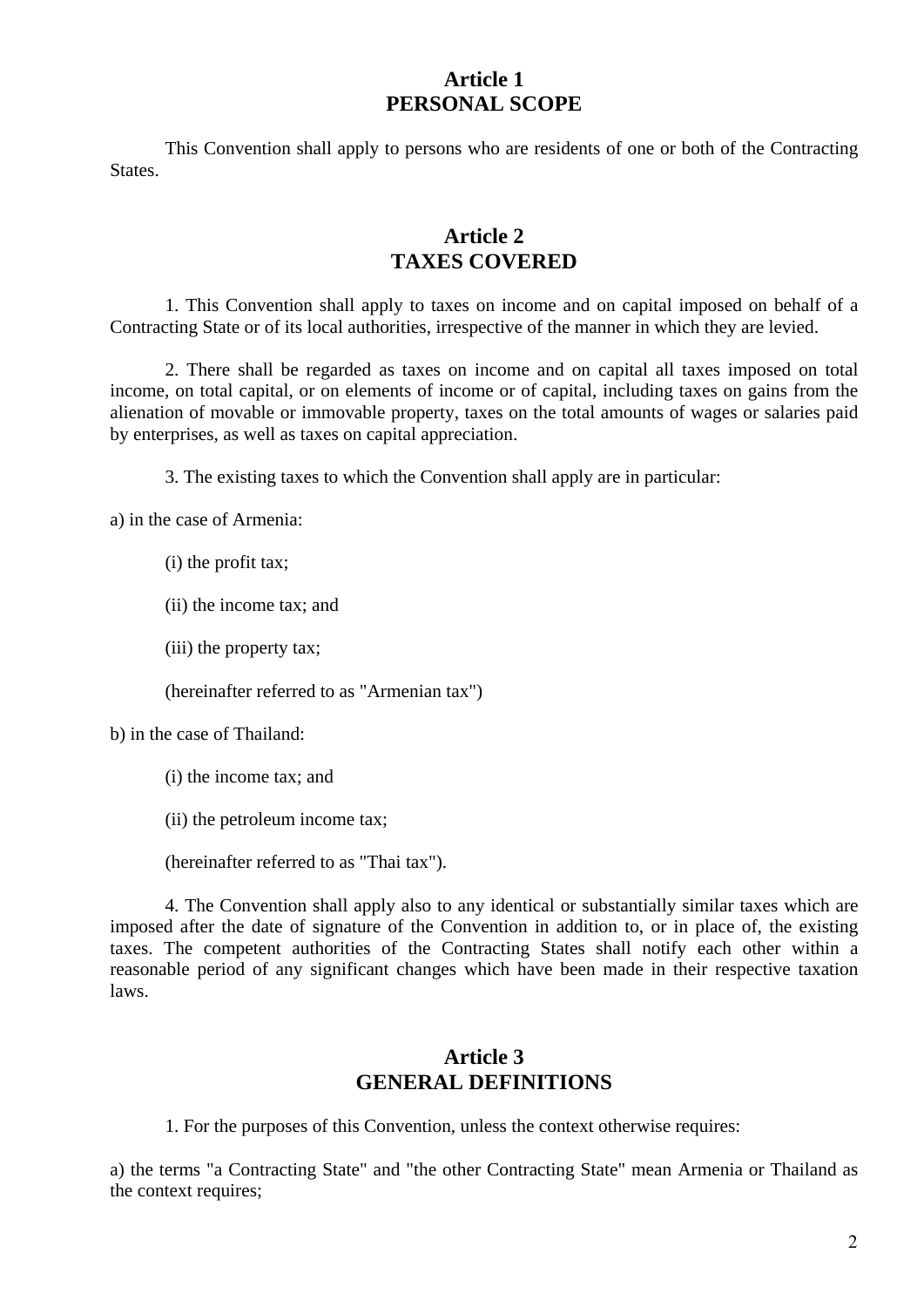b) the term "Armenia" means the Republic of Armenia, and when used in the geographical sense means the territory, including internal waters, over which the Republic of Armenia exercises its sovereign rights and jurisdiction in accordance with international law and internal legislation;

c) the term "Thailand" means the Kingdom of Thailand and includes maritime area adjacent to the territorial sea of the Kingdom of Thailand which by Thai legislation, and in accordance with the international law, has been or may hereafter be designated as an area within which the rights of the Kingdom of Thailand with respect to the sea-bed and subsoil and their natural resources may be exercised;

d) the term "person" includes an individual, a company and any other body of persons as well as any entity treated as a taxable unit under the taxation laws in force in either Contracting State;

e) the term "company" means any body corporate or any entity which is treated as a body corporate for tax purposes;

f) the terms "enterprise of a Contracting State" and "enterprise of the other Contracting State" mean respectively an enterprise carried on by a resident of a Contracting State and an enterprise carried on by a resident of the other Contracting State;

g) the term "tax" means Thai tax or Armenian tax as the context requires;

h) the term "national" means:

(i) any individual possessing the nationality of a Contracting State;

(ii) any legal person, association and any other entity deriving its status as such from the laws in force in a Contracting State;

i) the term "international traffic" means any transport by a ship, boat, aircraft, road or railway vehicle operated by an enterprise of a Contracting State, except when such transport is operated solely between places in the other Contracting State; and

j) the term "competent authority" means:

(i) in the case of Armenia - the Minister of the State Revenues or his authorized representative;

(ii) in the case of Thailand - the Minister of Finance or his authorized representative.

2. As regards the application of the Convention by a Contracting State any term not defined therein shall, unless the context otherwise requires, have the meaning which it has under the law of that State concerning the taxes to which the Convention applies.

## **Article 4 RESIDENT**

1. For the purposes of this Convention, the term "resident of a Contracting State" means any person who, under the laws of that State, is liable to tax therein by reason of his domicile, residence, place of incorporation, place of management or any other criterion of a similar nature, and also includes that State and any local authority thereof. But this term does not include any person who is liable to tax in that State in respect only of income from sources in that State or capital situated therein.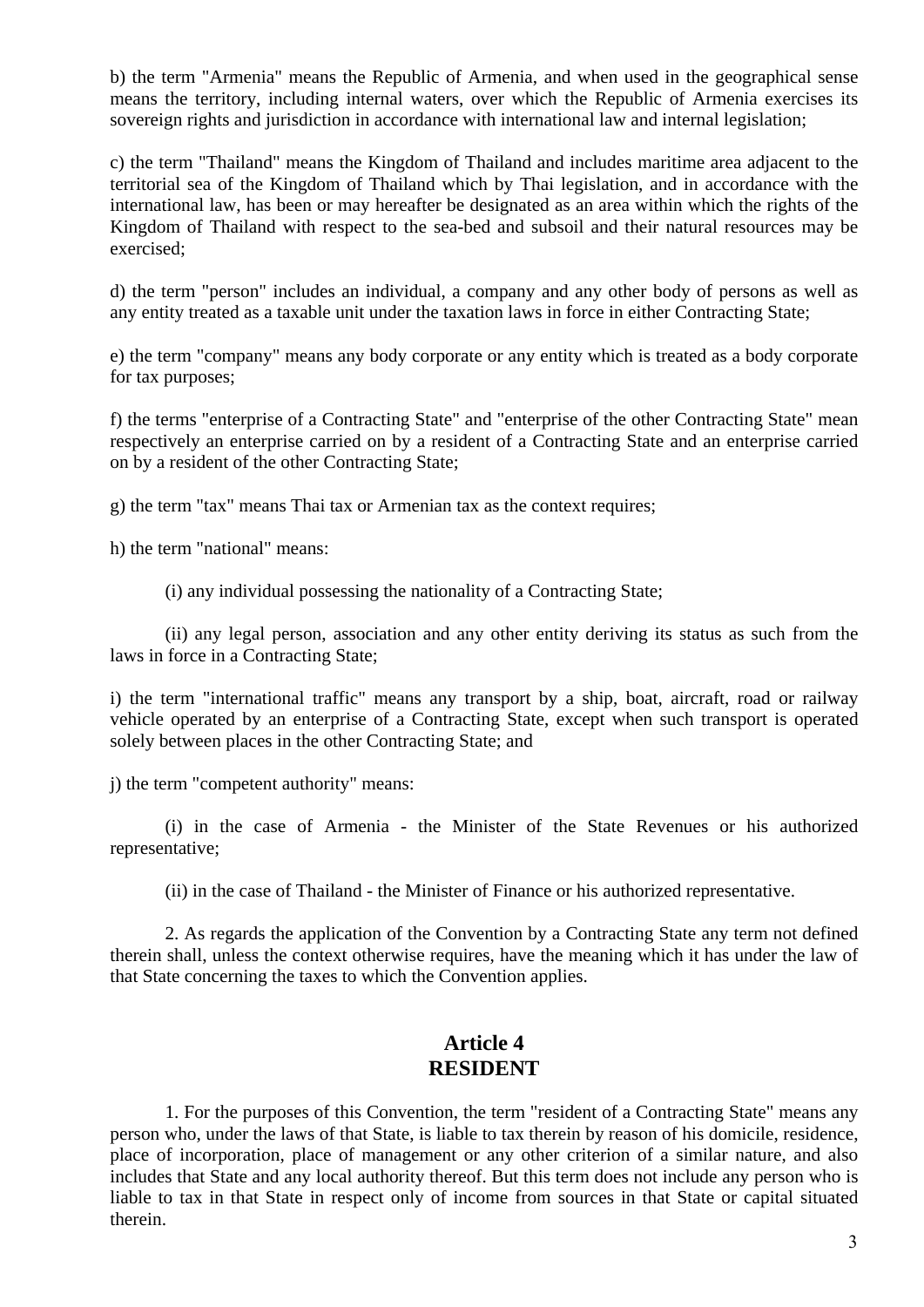2. Where by reason of the provisions of paragraph 1 an individual is a resident of both Contracting States, then his status shall be determined as follows:

a) he shall be deemed to be a resident only of the State in which he has a permanent home available to him; if he has a permanent home available to him in both States, he shall be deemed to be a resident only of the State with which his personal and economic relations are closer (centre of vital interests);

b) if the State in which he has his centre of vital interests cannot be determined, or if he has not a permanent home available to him in either State, he shall be deemed to be a resident only of the State in which he has an habitual abode;

c) if he has an habitual abode in both States, or in neither of them, he shall be deemed to be a resident only of the State of which he is a national;

d) if he is a national of both States or of neither of them, the competent authorities of the Contracting States shall endeavor to settle the question by mutual agreement.

3. Where by reason of the provisions of paragraph 1 a person other than an individual is a resident of both Contracting States, it shall be deemed to be a resident of the Contracting State in which it is incorporated.

## **Article 5 PERMANENT ESTABLISHMENT**

1. For the purposes of this Convention, the term "permanent establishment" means a fixed place of business through which the business of an enterprise is wholly or partly carried on.

2. The term "permanent establishment" includes especially:

a) a place of management;

b) a branch;

c) an office;

d) a factory;

e) a workshop;

f) a mine, an oil or gas well, a quarry or any other place of extraction of natural resources;

g) a warehouse, in relation to a person providing storage facilities for others.

3. a) A building site, a construction, installation or assembly project or supervisory activities in connection therewith, where such site, project or activities continue for a period of more than 6 (six) months;

b) the furnishing of services including consultancy services by a resident of one of the Contracting State through employees or other personnel, where activities of that nature continue for the same or a connected project within the other Contracting State for a period or periods aggregating more than 6 (six) months within any twelve-month period.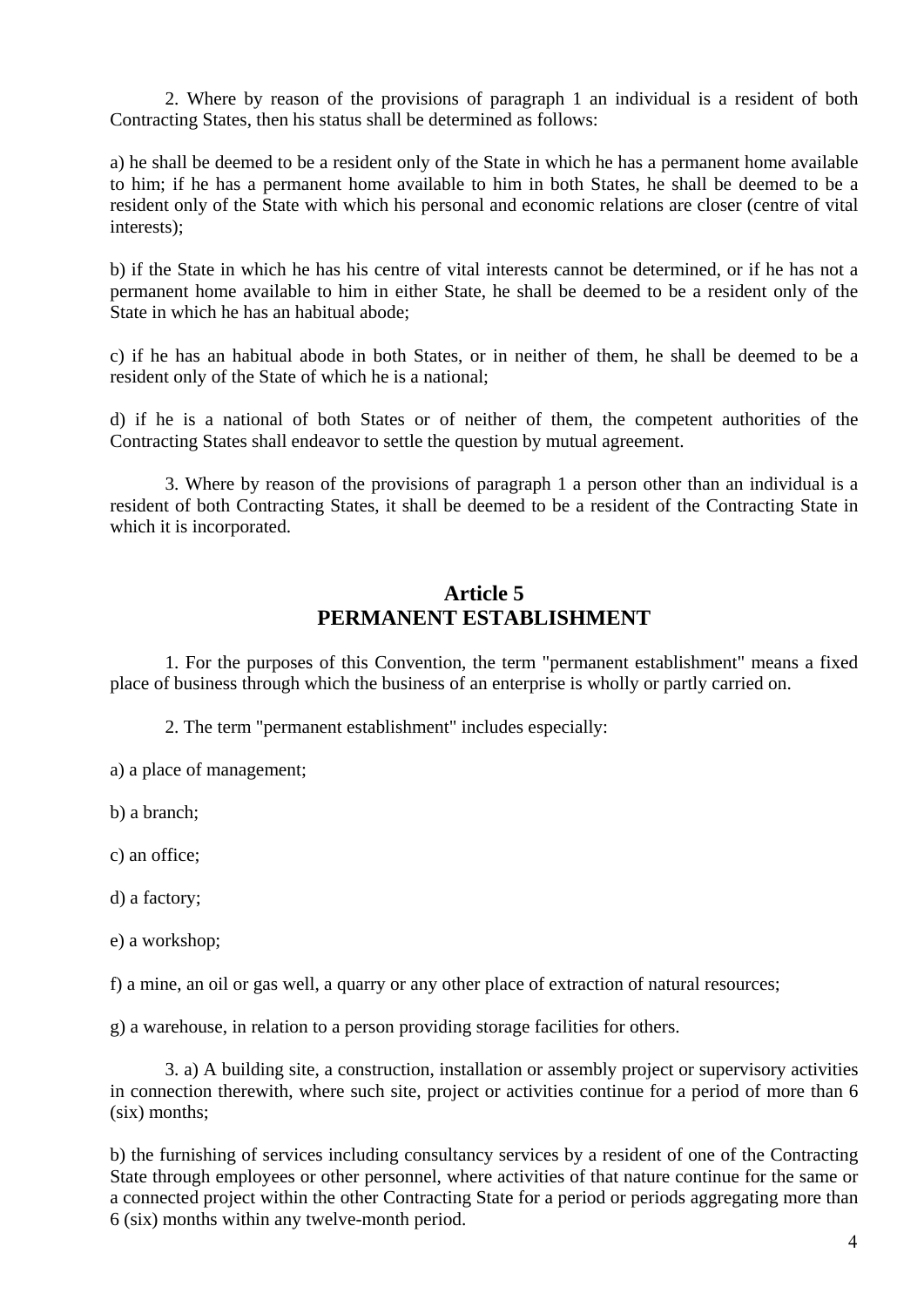4. Notwithstanding the preceding provisions of this Article, the term "permanent establishment" shall be deemed not to include:

a) the use of facilities solely for the purpose of storage or display of goods or merchandise belonging to the enterprise;

b) the maintenance of a stock of goods or merchandise belonging to the enterprise solely for the purpose of storage or display;

c) the maintenance of a stock of goods or merchandise belonging to the enterprise solely for the purpose of processing by another enterprise;

d) the maintenance of a fixed place of business solely for the purpose of purchasing goods or merchandise or of collecting information, for the enterprise;

e) the maintenance of a fixed place of business solely for the purpose of carrying on, for the enterprise, any other activity of a preparatory or auxiliary character;

f) the maintenance of a fixed place of business solely for any combination of activities mentioned in sub-paragraphs a) to e), provided that the overall activity of the fixed place of business resulting from this combination is of a preparatory or auxiliary character.

5. Notwithstanding the provisions of paragraphs 1, 2 and 3, where a person - other than an agent of an independent status to whom paragraph 7 applies - is acting in a Contracting State, on behalf of the enterprise of the other Contracting State, the enterprise shall be deemed to have a permanent establishment in the first-mentioned Contracting State, if such a person:

a) has and habitually exercises in the first-mentioned State, an authority to conclude contracts on behalf of the enterprise; unless his activities are limited to the purchase of goods or merchandise for the enterprise;

b) has no such authority, but habitually maintains in the first-mentioned State a stock of goods or merchandise belonging to the enterprise from which he regularly fills orders or makes deliveries on behalf of the enterprise; or

c) has no such authority, but habitually secures orders in the first mentioned State wholly or almost wholly for the enterprise or for the enterprise and other enterprises which are controlled by it or have a controlling interest in it.

6. Notwithstanding the preceding provisions of this Article, an insurance enterprise of a Contracting State shall, except in regard to reinsurance, be deemed to have a permanent establishment in the other State if it collects premiums in the territory of that other State or insures risks situated therein through an employee or through a representative who is not an agent of an independent status within the meaning of paragraph 7.

7. An enterprise of a Contracting State shall not be deemed to have a permanent establishment in the other Contracting State merely because it carries on business in that other State through a broker, general commission agent, or any agent of an independent status, provided that such persons are acting in the ordinary course of their business. However, when the activities of such an agent are devoted wholly or almost wholly on behalf of that enterprise or on behalf of that enterprise and other enterprises, which are controlled by it or have a controlling interest in it, he will not be considered an agent of independent status within the meaning of this paragraph.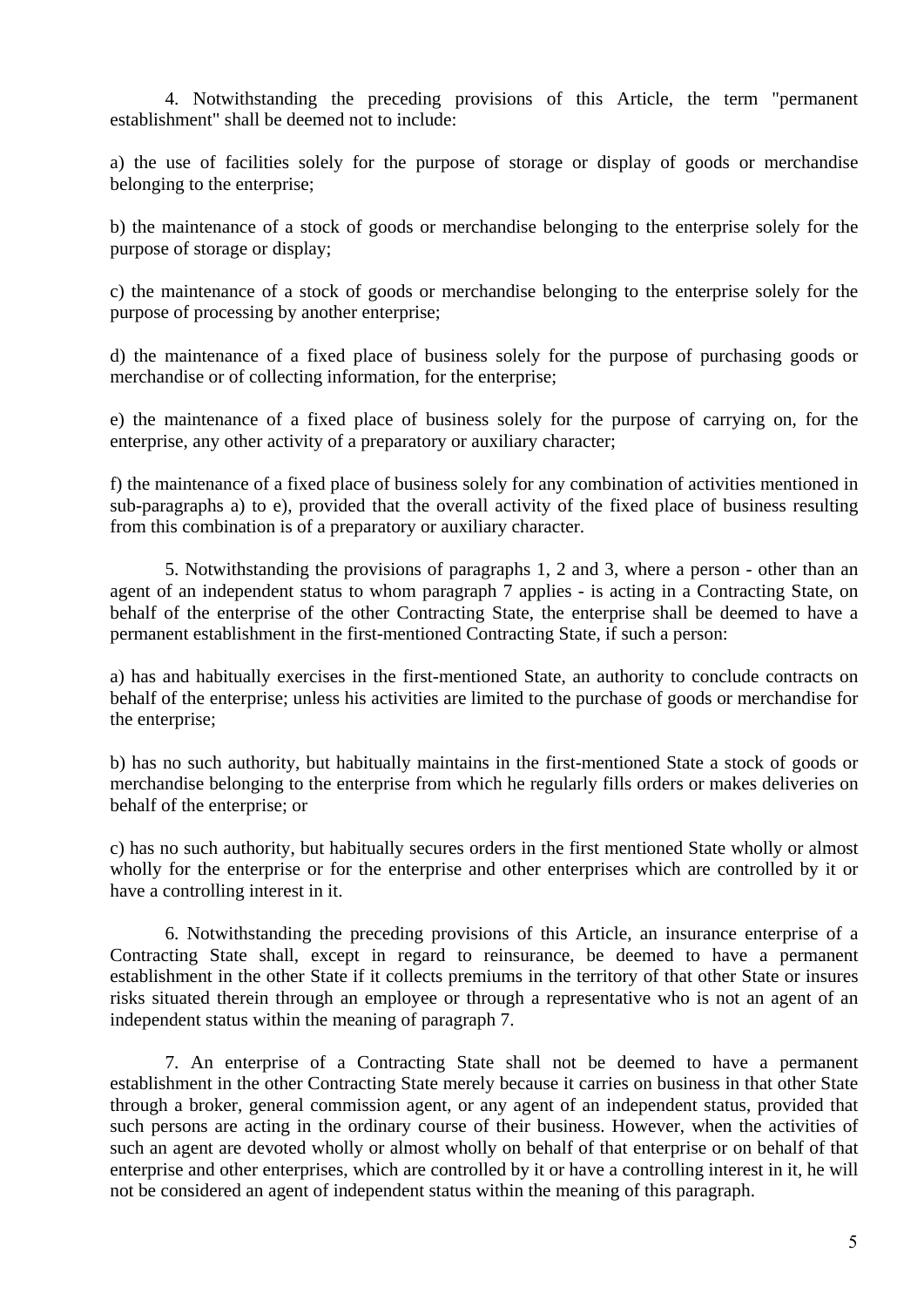8. The fact that a company which is a resident of a Contracting State controls or is controlled by a company which is a resident of the other Contracting State, or which carries on business in that other State (whether through a permanent establishment or otherwise), shall not of itself constitute either company a permanent establishment of the other.

#### **Article 6 INCOME FROM IMMOVABLE PROPERTY**

1. Income derived by a resident of a Contracting State from immovable property (including income from agriculture or forestry) situated in the other Contracting State may be taxed in that other State.

2. The term "immovable property" shall have the meaning which it has under the law of the Contracting State in which the property in question is situated. The term shall in any case include property accessory to immovable property, livestock and equipment used in agriculture, forestry and fishery, rights to which the provisions of general law respecting landed property apply, usufruct of immovable property and rights to variable or fixed payments as consideration for the working of, or the right to work, mineral deposits, sources and other natural resources; ships, boats, aircraft, road or railway vehicles shall not be regarded as immovable property.

3. The provisions of paragraph 1 shall apply to income derived from the direct use, letting, or use in any other form of immovable property.

4. The provisions of paragraphs 1 and 3 shall also apply to the income from immovable property of an enterprise and to income from immovable property used for the performance of independent personal services.

## **Article 7 BUSINESS PROFITS**

1. The profits from of an enterprise of a Contracting State shall be taxable only in that State unless the enterprise carries on business in the other Contracting State through a permanent establishment situated therein. If the enterprise carries on business as aforesaid, the profits of the enterprise may be taxed in the other State but only so much of them as is attributable to that permanent establishment.

2. Subject to the provisions of paragraph 3, where an enterprise of a Contracting State carries on business in the other Contracting State through a permanent establishment situated therein, there shall in each Contracting State be attributed to that permanent establishment the profits which it might be expected to make if it were a distinct and separate enterprise engaged in the same or similar activities under the same or similar conditions and dealing wholly independently with the enterprise of which it is a permanent establishment.

3. In determination the profits of a permanent establishment, there shall be allowed as deductions expenses which are incurred for the purposes of the business of the permanent establishment including executive and general administrative expenses so incurred, whether in the State in which the permanent establishment is situated or elsewhere.

4. Insofar as it has been customary in a Contracting State to determine the profits to be attributed to a permanent establishment on the basis of a certain percentage of the gross receipt of the enterprise or of the permanent establishment or on the basis of an apportionment of the total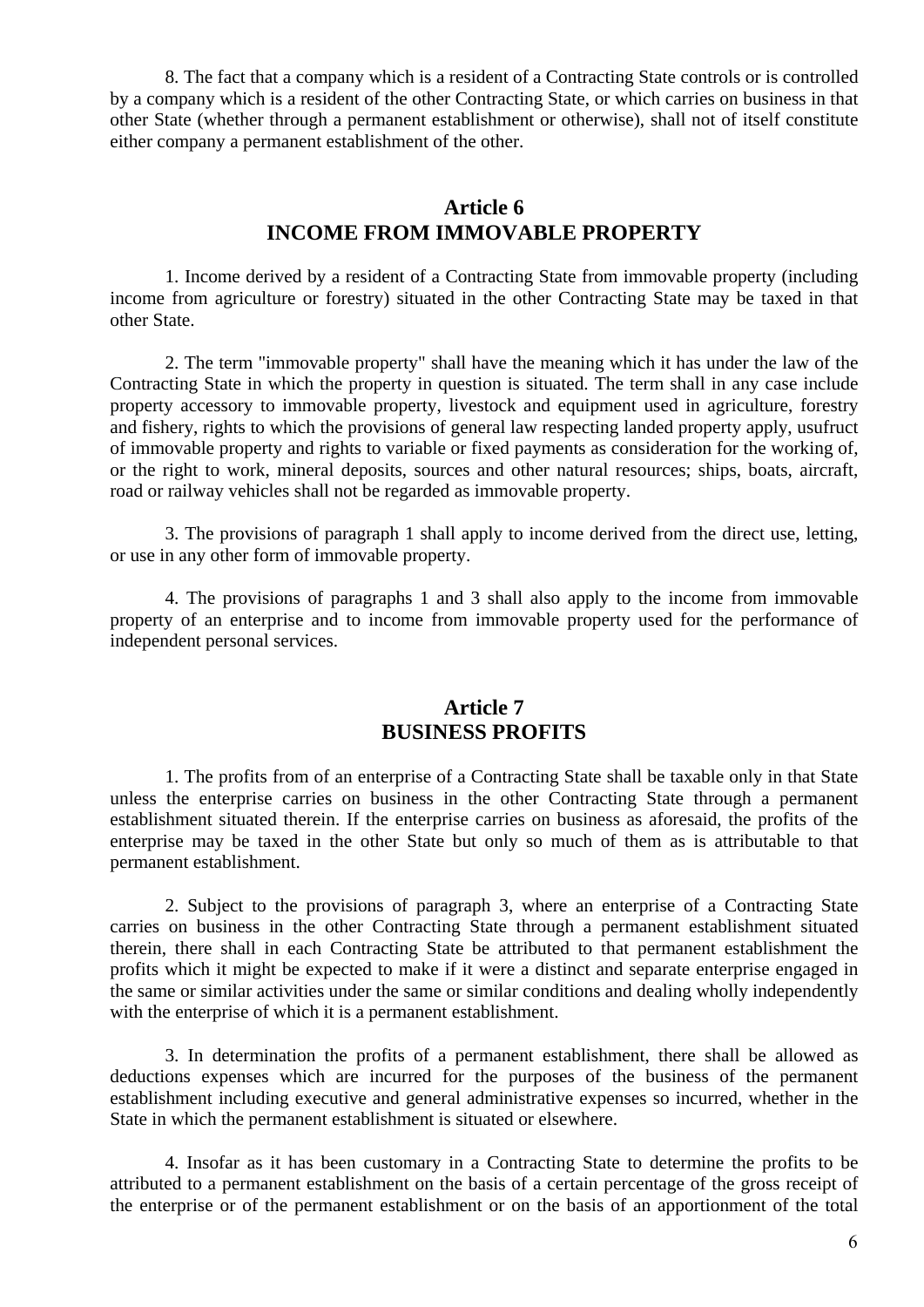profits of the enterprise to its various parts, nothing in paragraph 2 shall preclude that Contracting State from determining the profits to be taxed by such a method as may be customary; the method adopted shall, however, be such that the result shall be in accordance with the principles contained in this Article.

5. No profits shall be attributed to a permanent establishment by reason of the mere purchase by that permanent establishment of goods or merchandise for the enterprise.

6. For the purposes of the preceding paragraphs, the profits to be attributed to the permanent establishment shall be determined by the same method year by year unless there is good and sufficient reason to the contrary.

7. Where profits include items of income which are dealt with separately in other Articles of this Convention, then the provisions of those Articles shall not be affected by the provisions of this Article.

## **Article 8 INTERNATIONAL TRAFFIC**

1. Profits derived by an enterprise of a Contracting State from the operation of aircraft, road or railway vehicles in international traffic shall be taxable only in that Contracting State.

2. Profits derived by an enterprise of a Contracting State from the operation of ships or boats in international traffic may be taxed in the other Contracting State, but the tax imposed in that other State shall be reduced by an amount equal to 50 per cent thereof.

3. The provisions of paragraphs 1 and 2 shall also apply to profits from the participation in a pool, a joint business or an international operating agency.

## **Article 9 ASSOCIATED ENTERPRISES**

#### 1. Where

a) an enterprise of a Contracting State participates directly or indirectly in the management, control or capital of an enterprise of the other Contracting State, or

b) the same persons participate directly or indirectly in the management, control, or capital of an enterprise of a Contracting State and an enterprise of the other Contracting State,

and in either case conditions are made or imposed between the two enterprises in their commercial or financial relations which differ from those which would be made between independent enterprises, then any profits which would, but for those conditions, have accrued to one of the enterprises, but, by reason of those conditions, have not so accrued, may be included in the profits of that enterprise and taxed accordingly.

2. Where a Contracting State includes in the profits of an enterprise of that State, and taxes accordingly, profits on which an enterprise of the other Contracting State has been charged to tax in that other State and the profits so included are profits which would have accrued to the enterprise of the first-mentioned State if the conditions made between the two enterprises had been those which would have been made between independent enterprises, then that other State shall make an appropriate adjustment to the amount of the tax charged therein on those profits in accordance with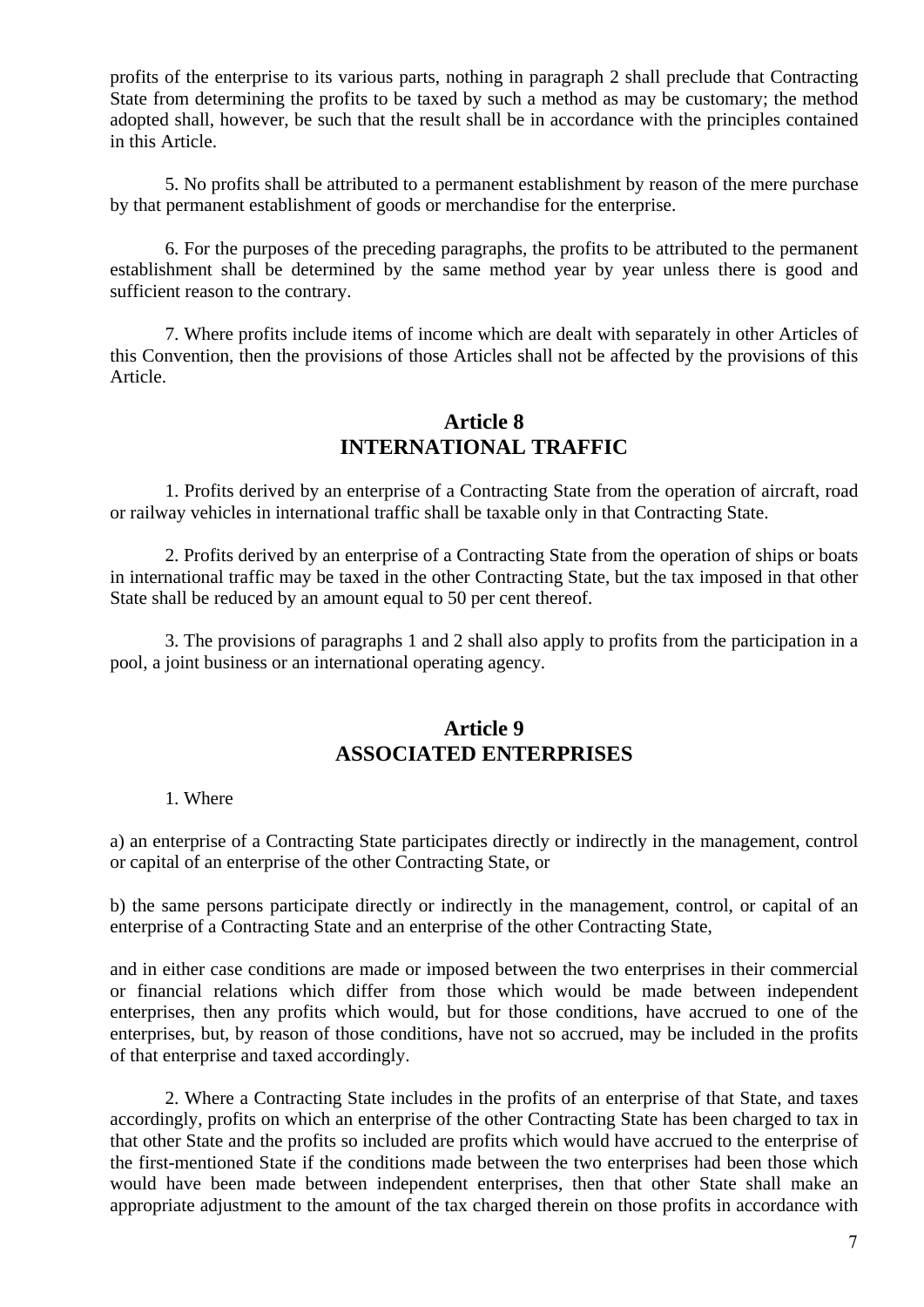the taxation laws of that other State. In determining such adjustment, due regard shall be had to the other provisions of the Convention and the competent authorities of the Contracting States may, if necessary, consult each other.

## **Article 10 DIVIDENDS**

1. Dividends paid by a company which is a resident of a Contracting State to a resident of the other Contracting State may be taxed in that other State.

2. However, such dividends may also be taxed in the Contracting State of which the company paying the dividends is a resident and according to the laws of that State, but if the beneficial owner of the dividends is a resident of the other Contracting State, the tax so charged shall not exceed 10 (ten) per cent of the gross amount of the dividends.

This paragraph shall not affect the taxation of the company in respect of the profits out of which the dividends are paid.

3. The term "dividends" as used in this Article means income from shares, mining shares, founders' shares or other rights, not being debt-claims, participating in profits, as well as income from other corporate rights which is subjected to the same taxation treatment as income from shares by the laws of the State of which the company making the distribution is a resident.

4. The provisions of paragraphs 1 and 2 shall not apply if the beneficial owner of the dividends, being a resident of a Contracting State, carries on business in the other Contracting State of which the company paying the dividends is a resident, through a permanent establishment situated therein, or performs in that other State independent personal services from a fixed base situated therein, and the holding in respect of which the dividends are paid is effectively connected with such permanent establishment or fixed base. In such case the provisions of Article 7 or Article 14, as the case may be, shall apply.

5. Where a company which is a resident of a Contracting State derives income or profits from the other Contracting State, that other State may not impose any tax on the dividends paid by the company, except insofar as such dividends are paid to a resident of that other State or insofar as the holding in respect of which the dividends are paid is effectively connected with such permanent establishment or fixed base situated in that other State, nor subject the company's undistributed profits to a tax on the company's undistributed profits, even if the dividends paid or the undistributed profits consist wholly or partly of income or profits arising in such other State. Nothing in this paragraph shall be construed as preventing a Contracting State from imposing income tax, according to the laws of that State, on the disposal of profits made by a permanent establishment situated therein.

## **Article 11 INTEREST**

1. Interest arising in a Contracting State and paid to a resident of the other Contracting State may be taxed in that other State.

2. However, such interest may also be taxed in the Contracting State in which it arises and according to the laws of that Contracting State, but if the recipient is the beneficial owner of the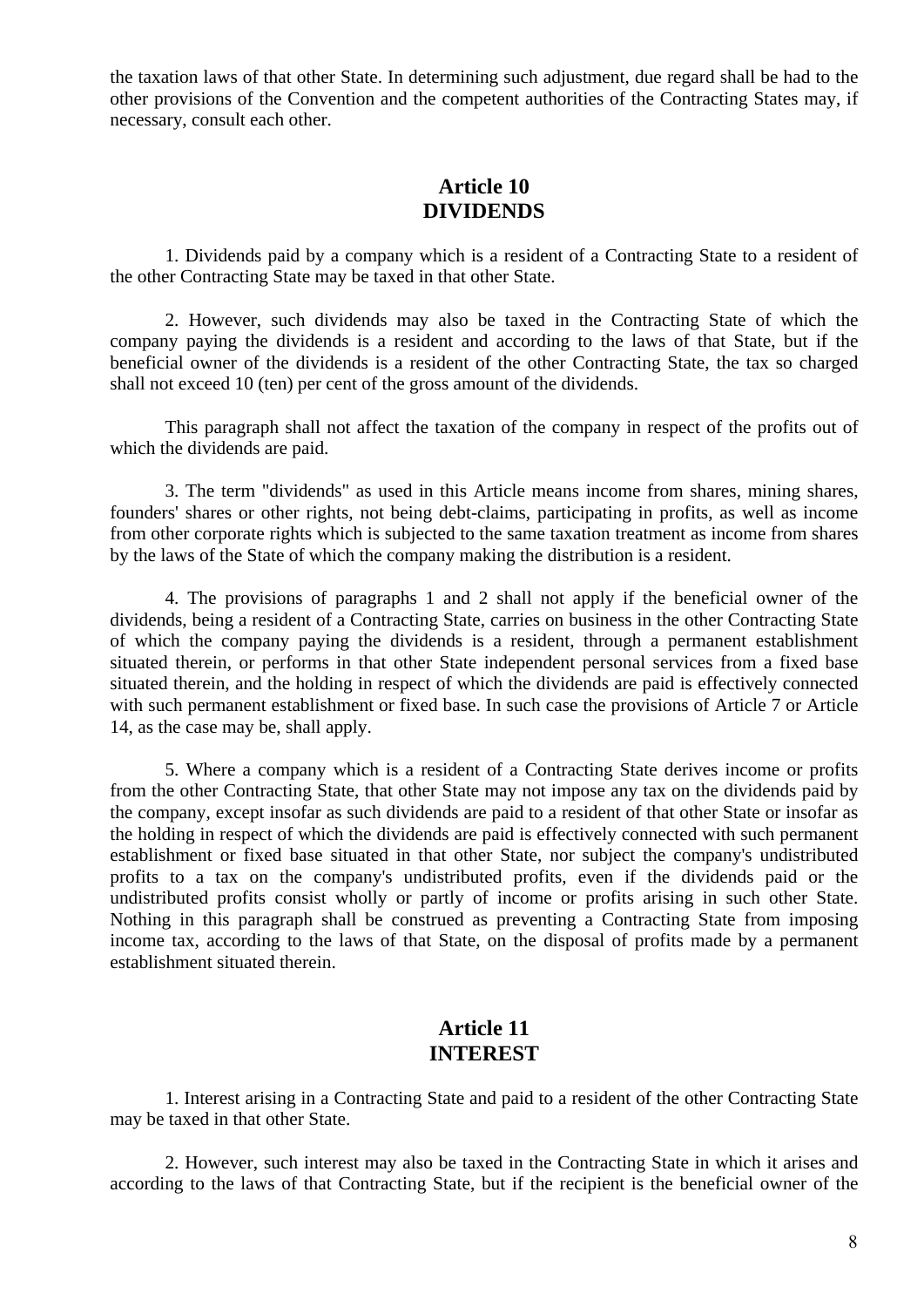interest, the tax so charged shall not exceed 10 (ten) per cent of the gross amount of the interest in case it is received by a resident of the other Contracting State which is:

a) in case of resident of Armenia - any institution having a license to carry on banking operations;

b) in case of a resident of Thailand - any financial institution (including an insurance company).

3. Notwithstanding the provisions of paragraph 2 of this Article, interest arising in a Contracting State and paid to the Government of the other Contracting State, an authority created therein, the Central Bank of that other Contracting State, or the Export-Import Bank of Thailand, shall be exempt from tax in the first-mentioned Contracting State.

4. The term "interest" as used in this Article means income, from debt-claims of every kind, whether or not secured by mortgage, and whether or not carrying a right to participate in the debtor's profits, and in particular, income from government securities and income from bonds or debentures, including premiums and prizes attaching to such securities, bonds, or debentures, as well as income assimilated to income from money lent by the taxation laws of the Contracting State in which the income arises.

5. The provisions of paragraphs 1 and 2 shall not apply if the beneficial owner of the interest, being a resident of a Contracting State, carries on business in the other Contracting State in which the interest arises, through a permanent establishment situated therein, or performs in that other State independent personal services from a fixed base situated therein, and the debt-claim in respect of which the interest is paid is effectively connected with such permanent establishment or fixed base. In such case the provisions of Article 7 or Article 14, as the case may be, shall apply.

6. Interest shall be deemed to arise in a Contracting State when the payer is that State itself, a local authority or a resident of that State. Where, however, the person paying the interest, whether he is a resident of a Contracting State or not, has in a Contracting State a permanent establishment or a fixed base in connection with which the indebtedness on which the interest is paid was incurred, and such interest is borne by such permanent establishment or fixed base, then such interest shall be deemed to arise in the State in which the permanent establishment or fixed base is situated.

7. Where, by reason of a special relationship between the payer and the beneficial owner or between both of them and some other person, the amount of the interest, having regard to the debtclaim for which it is paid, exceeds the amount which would have been agreed upon by the payer and the beneficial owner in the absence of such relationship, the provisions of this Article shall apply only to the last-mentioned amount. In such case, the excess part of the payments shall remain taxable according to the laws of each Contracting State, due regard being had to the other provisions of this Convention.

## **Article 12 ROYALTIES**

1. Royalties arising in a Contracting State and paid to a resident of the other Contracting State may be taxed in that other State.

2. However, such royalties may also be taxed in the Contracting State in which they arise and according to the laws of that State, but if the recipient is the beneficial owner of the royalties is a resident of the other Contracting State, the tax so charged shall not exceed 15 (fifteen) per cent of the gross amount of the royalties.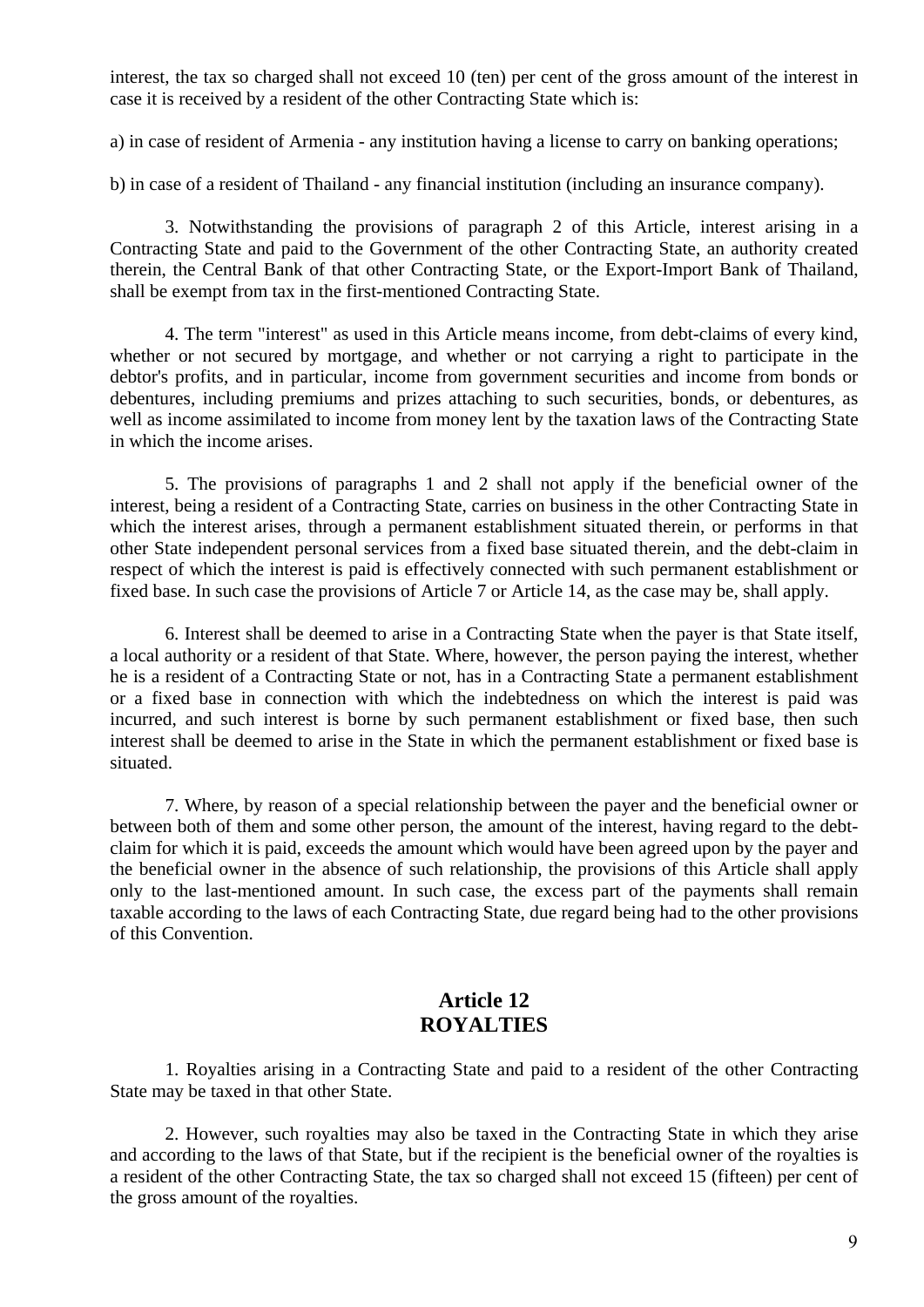3. The term "royalties" as used in this Article means payments of any kind received as a consideration for the use of, or the right to use, any copyright of literary, artistic or scientific work including cinematography films, or films or tapes used for radio or television broadcasting, any patent, trade mark, design or model, plan, secret formula or process, or for the use of, or the right to use, industrial, commercial or scientific equipment, or for information concerning industrial, commercial or scientific experience.

4. The provisions of paragraphs 1 and 2 shall not apply if the beneficial owner of the royalties, being a resident of a Contracting State, carries on business in the other Contracting State in which the royalties arise, through a permanent establishment situated therein, or performs in that other State independent personal services from a fixed base situated therein, and the right or property in respect of which the royalties are paid is effectively connected with such permanent establishment or fixed base. In such case the provisions of Article 7 or Article 14, as the case may be, shall apply.

5. Royalties shall be deemed to arise in a Contracting State when the payer is that State itself, a local authority or a resident of that State. Where, however, the person paying the royalties, whether he is a resident of a Contracting State or not, has in a Contracting State a permanent establishment or a fixed base in connection with which the liability to pay the royalties was incurred, and such royalties are borne by such permanent establishment or fixed base, then such royalties shall be deemed to arise in the State in which the permanent establishment or fixed base is situated.

6. Where, by reason of a special relationship between the payer and the beneficial owner or between both of them and some other person, the amount of the royalties, having regard to the use, right or information for which they are paid, exceeds the amount which would have been agreed upon by the payer and the beneficial owner in the absence of such relationship, the provisions of this Article shall apply only to the last-mentioned amount. In such case, the excess part of the payments shall remain taxable according to the laws of each Contracting State, due regard being had to the other provisions of this Convention.

## **Article 13 CAPITAL GAINS**

1. Gains derived by a resident of a Contracting State from the alienation of immovable property referred to in Article 6 and situated in the other Contracting State may be taxed in that other State.

2. Gains from the alienation of movable property forming part of the business property of a permanent establishment which an enterprise of a Contracting State has in the other Contracting State or of movable property pertaining to a fixed base available to a resident of a Contracting State in the other Contracting State for the purpose of performing independent personal services, including such gains from the alienation of such a permanent establishment (alone or with the whole enterprise) or of such fixed base, may be taxed in that other State.

3. Gains derived by an enterprise of a Contracting State from the alienation of ships, boats, aircraft, road or railway vehicles operated in international traffic or movable property pertaining to the operation of such ships, boats, aircraft, road or railway vehicles, shall be taxable only in that State.

4. Gains from the alienation of any property other than that referred to in paragraphs 1, 2 and 3 of this Article, shall be taxable only in the Contracting State of which the alienator is a resident.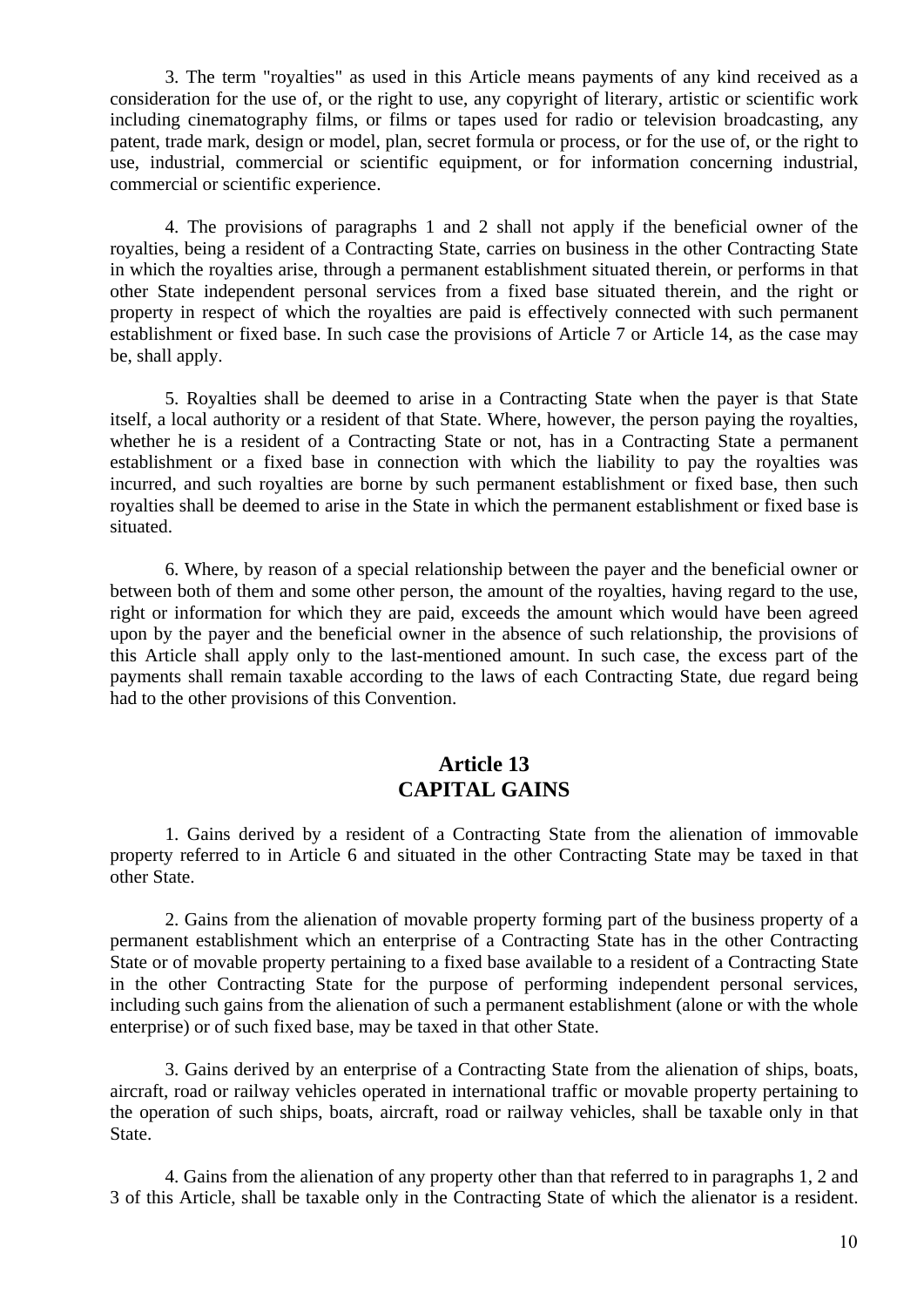Nothing in this paragraph shall prevent either Contracting State from taxing the gains or income from the sale or transfer of shares or other securities.

## **Article 14 INDEPENDENT PERSONAL SERVICES**

1. Income derived by a resident of a Contracting State in respect of professional services or other activities of an independent character shall be taxable only in that State except in the following circumstances, when such income may also be taxed in the other Contracting State:

a) if he has a fixed base available to him in the other Contracting State for the purpose of performing his activities; in that case, only so much of the income as is attributable to that fixed base may be taxed in that other State; or

b) if his stay in the other Contracting State is for a period or periods amounting to or exceeding in the aggregate 183 (one hundred and eighty three) days within any twelve-month period; in that case, only so much of the income as is derived from his activities performed in that other State may be taxed in that other State; or

c) if the remuneration for his activities in the other Contracting State is paid by a resident of that Contracting State or is borne by a permanent establishment or a fixed base situated in that Contracting State; in that case, only so much of the remuneration as is derived there from may be taxed in that other State.

2. The term "professional services" includes especially independent scientific, literary, artistic, educational or teaching activities as well as the independent activities of physicians, dentists, lawyers, engineers, architects and accountants.

## **Article 15 DEPENDENT PERSONAL SERVICES**

1. Subject to the provisions of Articles 16, 18 and 19, salaries, wages and other similar remuneration derived by a resident of a Contracting State in respect of an employment shall be taxable only in that State unless the employment is exercised in the other Contracting State. If the employment is so exercised, such remuneration as is derived therefrom may be taxed in that other State.

2. Notwithstanding the provisions of paragraph 1, remuneration derived by a resident of a Contracting State in respect of an employment exercised in the other Contracting State shall be taxable only in the first-mentioned State if:

a) the recipient is present in the other State for a period or periods not exceeding in the aggregate 183 (one hundred and eighty three) days within any twelve-month period; and

b) the remuneration is paid by, or on behalf of, an employer who is not a resident of the other State; and

c) the remuneration is not borne by a permanent establishment or a fixed base which the employer has in the other State.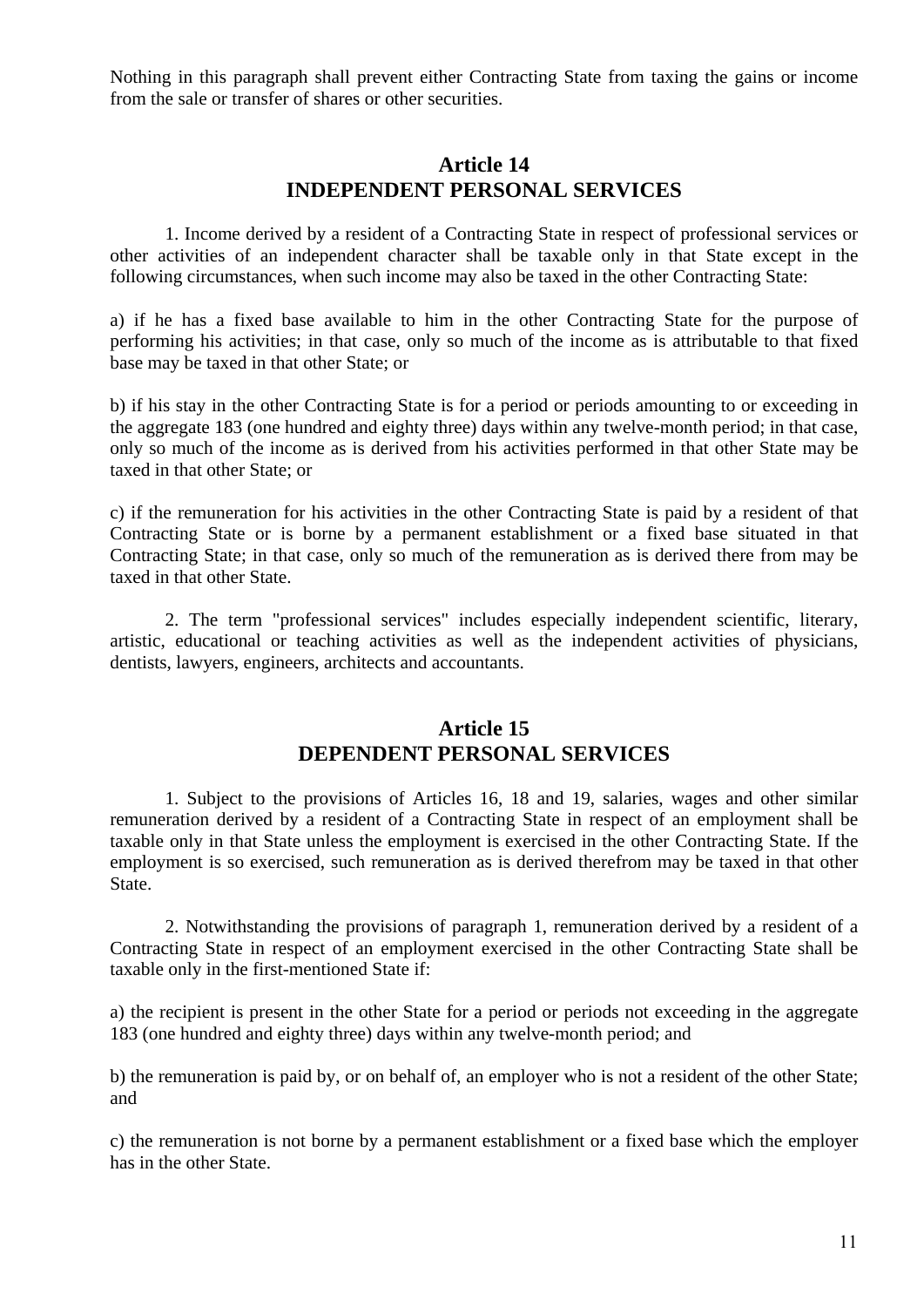3. Notwithstanding the preceding provisions of this Article, remuneration derived in respect of an employment exercised aboard a ship, boat, aircraft, road or railway vehicle operated in international traffic, by an enterprise of a Contracting State shall be taxable only in that State.

## **Article 16 DIRECTORS' FEES**

Directors' fees and other similar payments derived by a resident of a Contracting State in his capacity as, or on behalf of, a member of the board of directors of a company which is a resident of the other Contracting State may be taxed in that other State.

#### **Article 17 ARTISTES AND SPORTSMEN**

1. Notwithstanding the provisions of Articles 14 and 15, income derived by a resident of a Contracting State as an entertainer, such as a theater, motion picture, radio or television artiste, or a musician, or as a sportsman, from his personal activities as such exercised in the other Contracting State, may be taxed in that other State.

2. Where income in respect of personal activities exercised by an entertainer or a sportsman in his capacity as such accrues not to the entertainer or sportsman himself but to another person, that income may, notwithstanding the provisions of Articles 7, 14 and 15, be taxed in the Contracting State in which the activities of the entertainer or sportsman are exercised.

3. The provisions of paragraphs 1 and 2 of this Article shall not apply to income derived from activities performed by an entertainer or a sportsman, or provided by an enterprise of a Contracting State in a Contracting State if the visit to that Contracting State, or the enterprise providing the activities, as the case may be, is substantially supported by public fund of the other Contracting State , including any local authority or statutory body thereof.

#### **Article 18 PENSIONS**

1. Subject to the provisions of paragraph 2 of Article 19, pensions and other similar remuneration paid to a resident of a Contracting State in consideration of past employment shall be taxable only in that State.

2. Notwithstanding the provisions of paragraph 1, pensions and other similar remuneration derived by a resident of a Contracting State may be taxed in the other Contracting State if such payments are borne by an enterprise of that other State or by a permanent establishment situated therein.

## **Article 19 GOVERNMENT SERVICES**

1. a) Remuneration, other than a pension, paid by a Contracting State or a local authority thereof to an individual in respect of services rendered to that State or authority shall be taxable only in that State.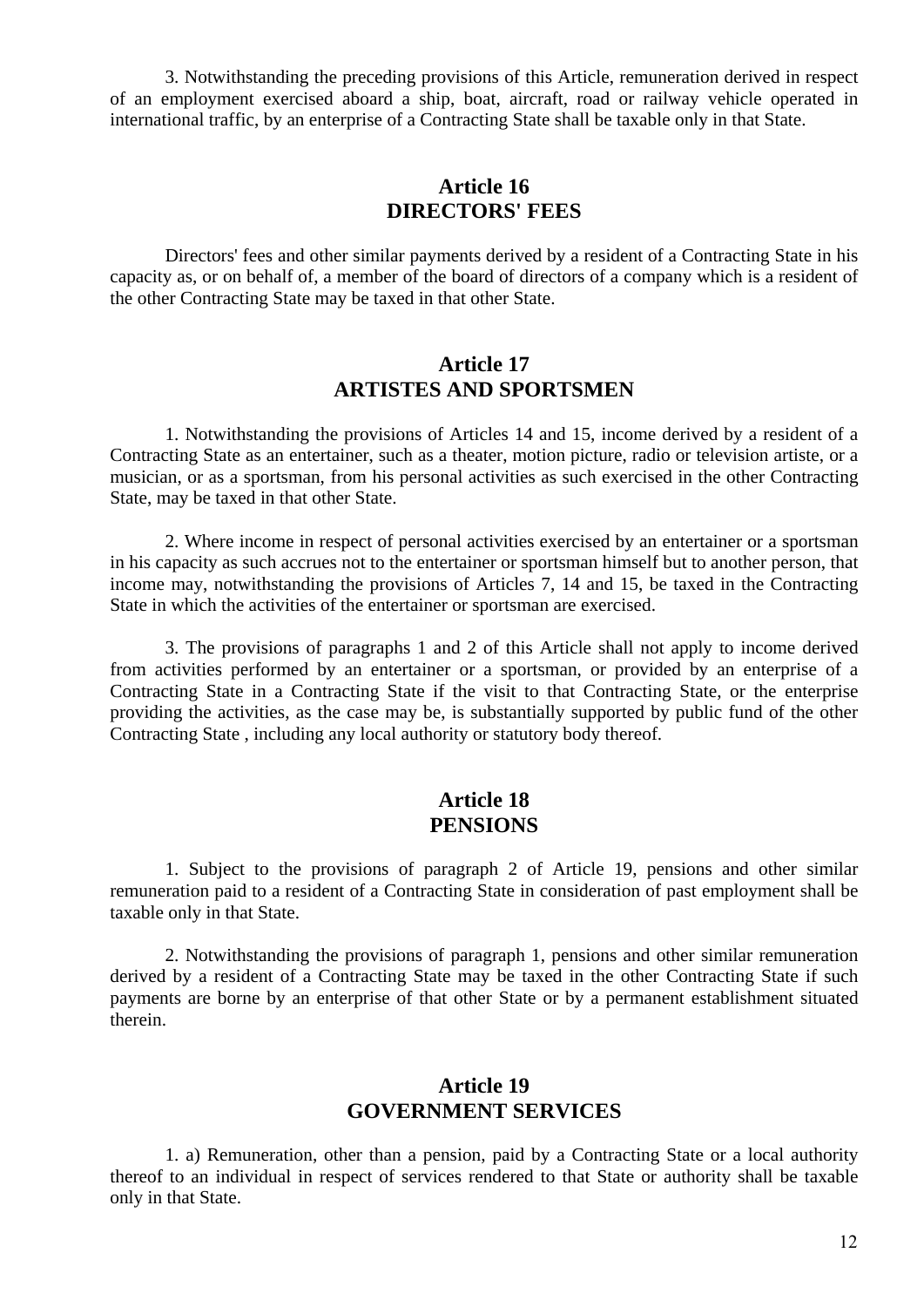b) However, such remuneration shall be taxable only in the other Contracting State if the services are rendered in that other State and the individual is a resident of that State who:

i) is a national of that State; or

ii) did not become a resident of that State solely for the purpose of rendering the services.

2. a) Any pension paid by, or out of funds created by, a Contracting State or a local authority thereof to an individual in respect of services rendered to that State or authority shall be taxable only in that State.

b) However, such pension shall be taxable only in the other Contracting State if the individual is a resident of, and a national of, that State.

3. The provisions of Articles 15, 16 and 18 shall apply to remuneration and pensions in respect of services rendered in connection with a business carried on by a Contracting State or a local authority thereof.

## **Article 20 STUDENTS**

1. Payments received for the purpose of maintenance, education, or training by a student, apprentice, or trainee who is or was immediately before visiting a Contracting State a resident of the other Contracting State and who is present in the first-mentioned State solely for the purpose of his education or training shall not be taxed in that State, provided that such payments arise outside that State.

2. Remuneration paid to the student, apprentice, or trainee, as the case may be, for services rendered in the other Contracting State shall not be taxed in that State for a period of 5 years provided that such services are connected with his education, maintenance, or training.

## **Article 21 PROFESSORS, TEACHERS AND RESEARCHERS**

1. An individual who is or was immediately before visiting a Contracting State a resident of the other Contracting State, and who, at the invitation of any university, college, school or other similar educational institutions which is recognized by the competent authorities in the firstmentioned Contracting State, for a period not exceeding two years from the date of assuming his duty solely for the purpose of teaching or researching or both at such educational institution shall be exempt from tax in the first- mentioned Contracting State of any remuneration for such teaching or research.

2. The provisions of paragraph 1 shall not apply to income from the researching if such research is undertaken by the individual primarily for the private benefit of a specific person or persons.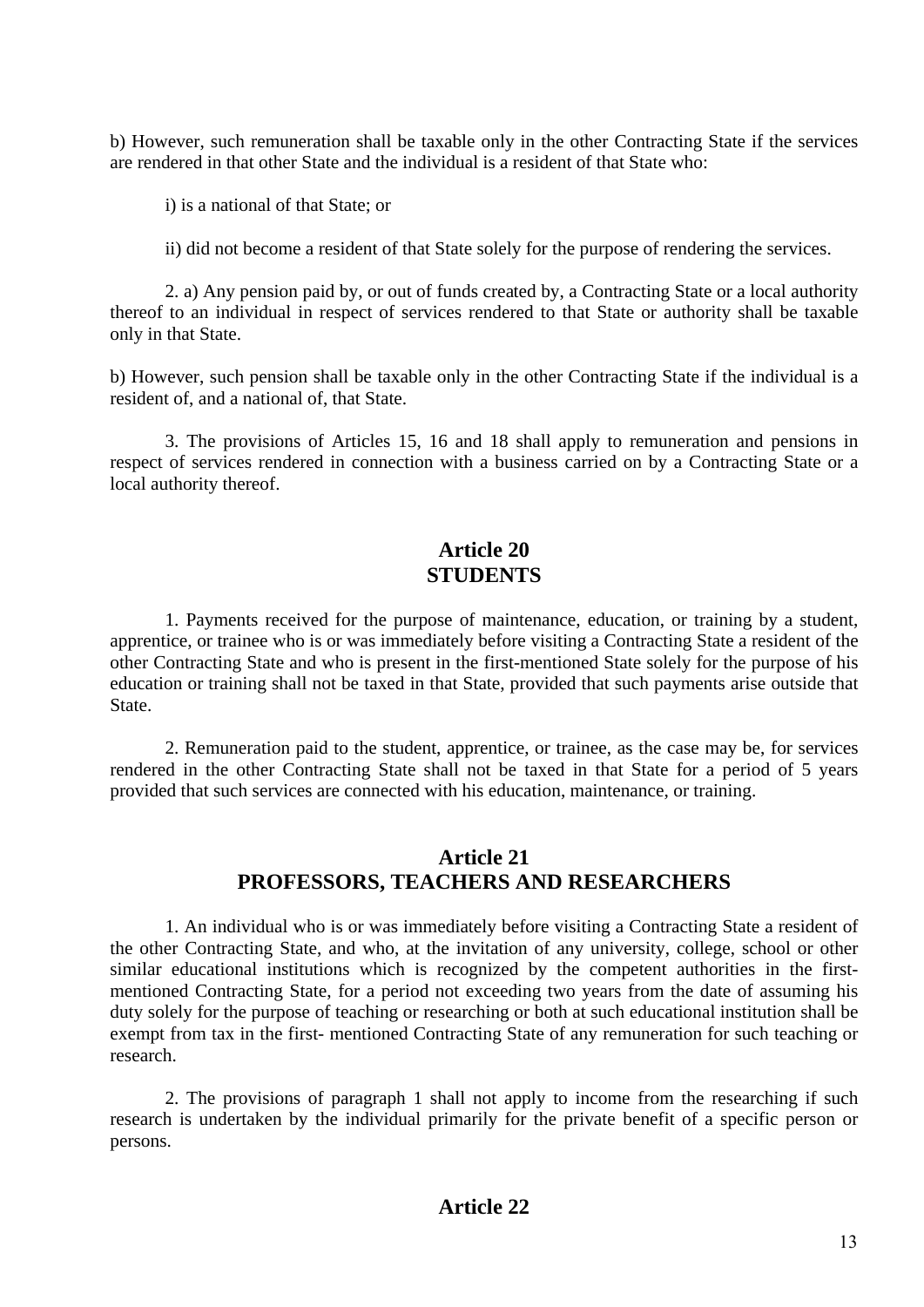#### **OTHER INCOME**

1. Items of income of a resident of a Contracting State, wherever arising, not dealt with foregoing Articles of this Convention shall be taxable only in that State.

2. The provisions of paragraph 1 shall not apply to income, other than income from immovable property as defined in paragraph 2 of Article 6, if the recipient of such income, being a resident of a Contracting State, carries on business in the other Contracting State through a permanent establishment situated therein, or performs in that other State independent personal services from a fixed base situated therein, and the income is attributable to such permanent establishment or fixed base. In such case the provisions of Article 7 or Article 14, as the case may be, shall apply.

3. Notwithstanding the provisions of paragraphs 1 and 2, items of income of a resident of a Contracting State not dealt with in the foregoing Articles of this Convention and arising in the other Contracting State may also be taxed in that other State.

## **Article 23 CAPITAL**

1. Capital represented by immovable property referred to in Article 6, owned by a resident of a Contracting State and situated in the other Contracting State, may be taxed in that other State.

2. Capital represented by movable property forming part of the business property of a permanent establishment which an enterprise of a Contracting State has in the other Contracting State or by movable property pertaining to a fixed base available to a resident of a Contracting State in the other Contracting State for the purpose of performing independent personal services, may be taxed in that other State.

3. Capital represented by ships, boats, aircraft, road or railway vehicles, operated in international traffic, and by movable property pertaining to the operation of such ships, boats, aircraft, road or railway vehicles, owned by a resident of a Contracting State, shall be taxable only in that State.

4. Capital represented by shares or other corporate rights in a company the assets of which consist mainly of immovable property situated in a Contracting State may be taxed in that State.

5. All other elements of capital of a resident of a Contracting State shall be taxable only in that State.

## **Article 24 ELIMINATION OF DOUBLE TAXATION**

1. In a Contracting State double taxation shall be eliminated as follows:

a) where a resident of a Contracting State derives income or owns capital which, in accordance with the provisions of this Convention, may be taxed in the other Contracting State, the first-mentioned Contracting State shall allow:

i) as a deduction from the tax on the income of that resident, an amount equal to the income tax paid in the other Contracting State;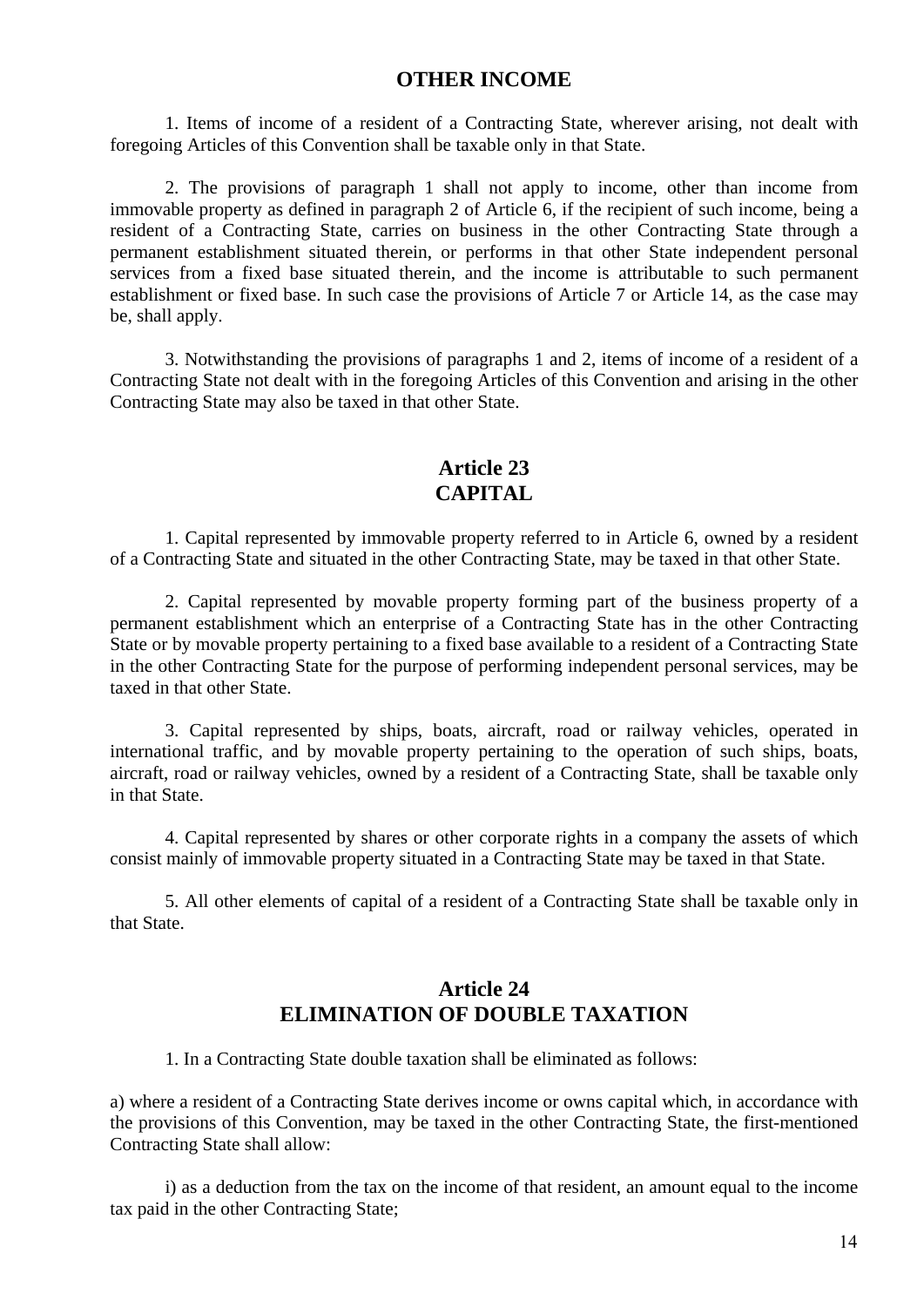ii) as a deduction from the tax on the capital of that resident, an amount equal to the capital tax paid in the other Contracting State.

Such deduction in either case shall not, however, exceed that part of the income tax or capital tax, as computed before the deduction is given, which is attributable, as the case may be, to the income or the capital which may be taxed in the other Contracting State;

b) where in accordance with any provision of this Convention, income derived or capital owned by a resident of a Contracting State is exempt from tax in that State, that State may nevertheless, in calculating the amount of tax on the remaining income or capital of such resident, take into account the exempted income or capital.

2. Where in accordance with the law of a Contracting State, an exemption from, or a reduction of, taxes covered by this Convention is granted in that State, the tax which would have been paid according to the provision of the Convention but of such exemption or reduction, shall be deemed to have been paid for the purposes of paragraph 1.

#### **Article 25 NON - DISCRIMINATION**

1. Nationals of a Contracting State shall not be subjected in the other Contracting State to any taxation or any requirement connected therewith which is other or more burdensome than the taxation and connected requirements to which nationals of that other State in the same circumstances are or may be subjected.

2. The taxation on a permanent establishment which an enterprise of a Contracting State has in the other Contracting State shall not be less favourably levied in that other State than the taxation levied on enterprises of that other State carrying on the same activities.

3. Enterprises of a Contracting State, the capital of which is wholly or partly owned or controlled, directly or indirectly, by one or more residents of the other Contracting State, shall not be subjected in the first-mentioned State to any taxation or any requirement connected therewith which is other or more burdensome than the taxation and connected requirements to which other similar enterprises of the first-mentioned State are or may be subjected.

4. The provisions of this Article shall not be construed as obliging a Contracting State to grant to residents of the other Contracting State any personal allowances, reliefs, and reductions for taxation purposes on account of civil status or family responsibilities which it grants to its own residents.

5. Except where the provisions of paragraph 1 of Article 9, paragraph 7 of Article 11, or paragraph 6 of Article 12 apply, interest, royalties and other disbursements paid by an enterprise of a Contracting State to a resident of the other Contracting State shall, for the purpose of determining the taxable profits of such enterprise, be deductible under the same conditions as if they had been paid to a resident of the first-mentioned State. Similarly, any debts of an enterprise of a Contracting State to a resident of the other Contracting State shall, for the purpose of determining the taxable capital of such enterprise, be deductible under the same conditions as if they had been contracted to a resident of the first-mentioned State.

6. The provisions of this Article shall only apply to the taxes which are the subject of this Convention.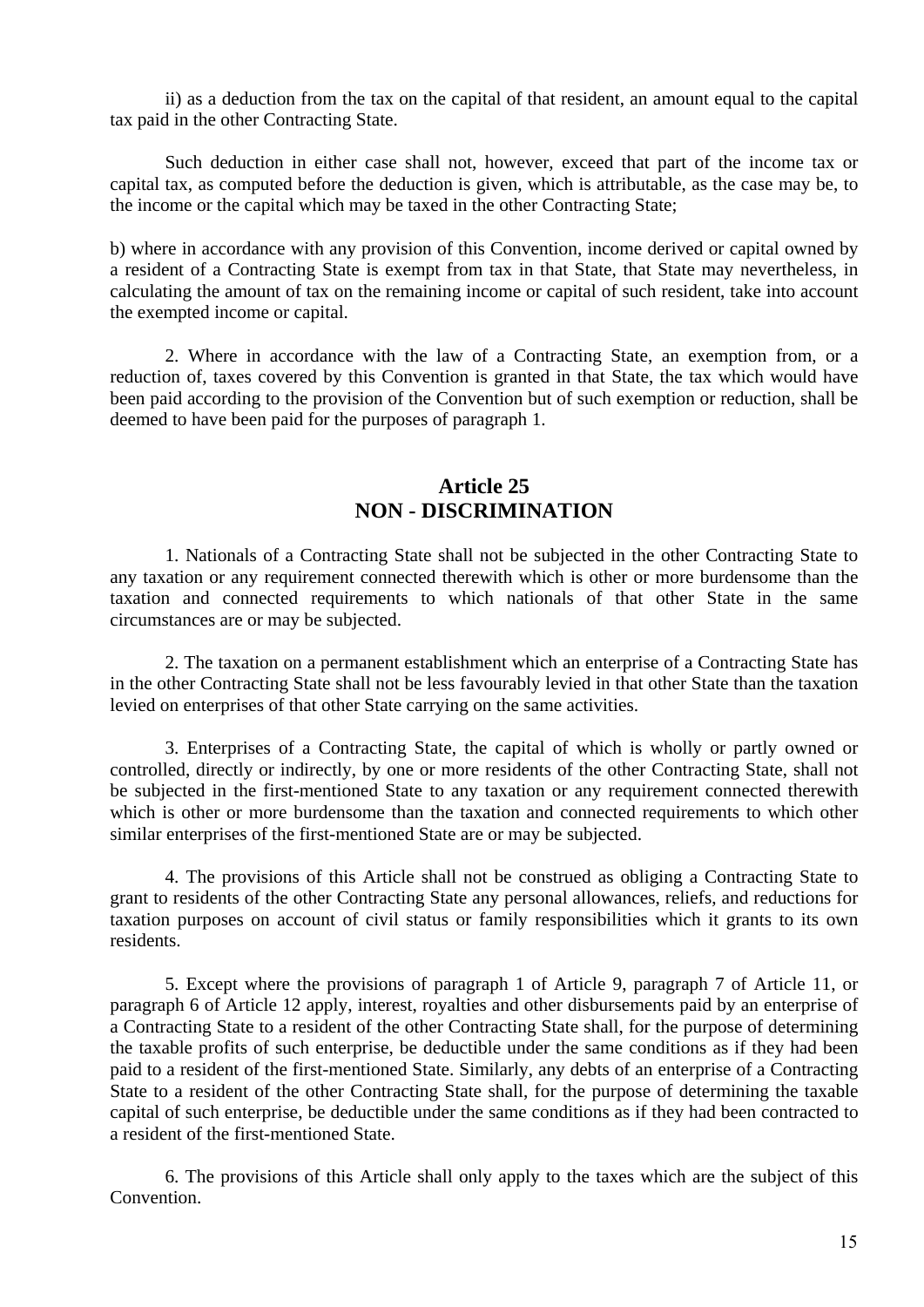#### **Article 26 MUTUAL AGREEMENT PROCEDURE**

1. Where a resident of a Contracting State considers that the actions of one or both of the Contracting States result or will result for him in taxation not in accordance with this Convention, he may, irrespective of the remedies provided by the domestic law of those States, present his case to the competent authority of the Contracting State of which he is a resident. The case must be presented within three years from the first notification of the action resulting in taxation not in accordance with the provisions of this Convention.

2. The competent authority shall endeavor, if the objection appears to it to be justified and if it is not itself able to arrive at a satisfactory solution, to resolve the case by mutual agreement with the competent authority of the other Contracting State, with a view to the avoidance of taxation which is not in accordance with this Convention.

3. The competent authorities of the Contracting States shall endeavour to resolve by mutual agreement any difficulties or doubts arising as to the interpretation or application of the Convention. They may also consult together for the elimination of double taxation in cases not provided for in the Convention.

4. The competent authorities of the Contracting States may communicate with each other directly for the purpose of reaching an agreement in the sense of the preceding paragraphs.

## **Article 27 EXCHANGE OF INFORMATION**

1. The competent authorities of the Contracting States shall exchange such information as is necessary for carrying out the provisions of this Convention or of the domestic laws of the Contracting States concerning taxes covered by the Convention, insofar as the taxation thereunder is not contrary to the Convention. Any information received by a Contracting State shall be treated as secret in the same manner as information obtained under the domestic laws of that State and shall be disclosed only to persons or authorities (including courts and administrative bodies) involved in the assessment or collection of, the enforcement or prosecution in respect of, or the determination of appeals in relation to, the taxes covered by the Convention. Such persons or authorities shall use the information only for such purposes. They may disclose the information in public court proceedings or in judicial decisions.

2. In no case shall the provisions of paragraph 1 be construed so as to impose on a Contracting State the obligation:

a) to carry out administrative measures at variance with the laws and administrative practice of that or of the other Contracting State;

b) to supply information which is not obtainable under the laws or in the normal course of the administration of that or of the other Contracting State;

c) to supply information which would disclose any trade, business, industrial, commercial or professional secret or trade process, or information, the disclosure of which would be contrary to public policy (ordre public).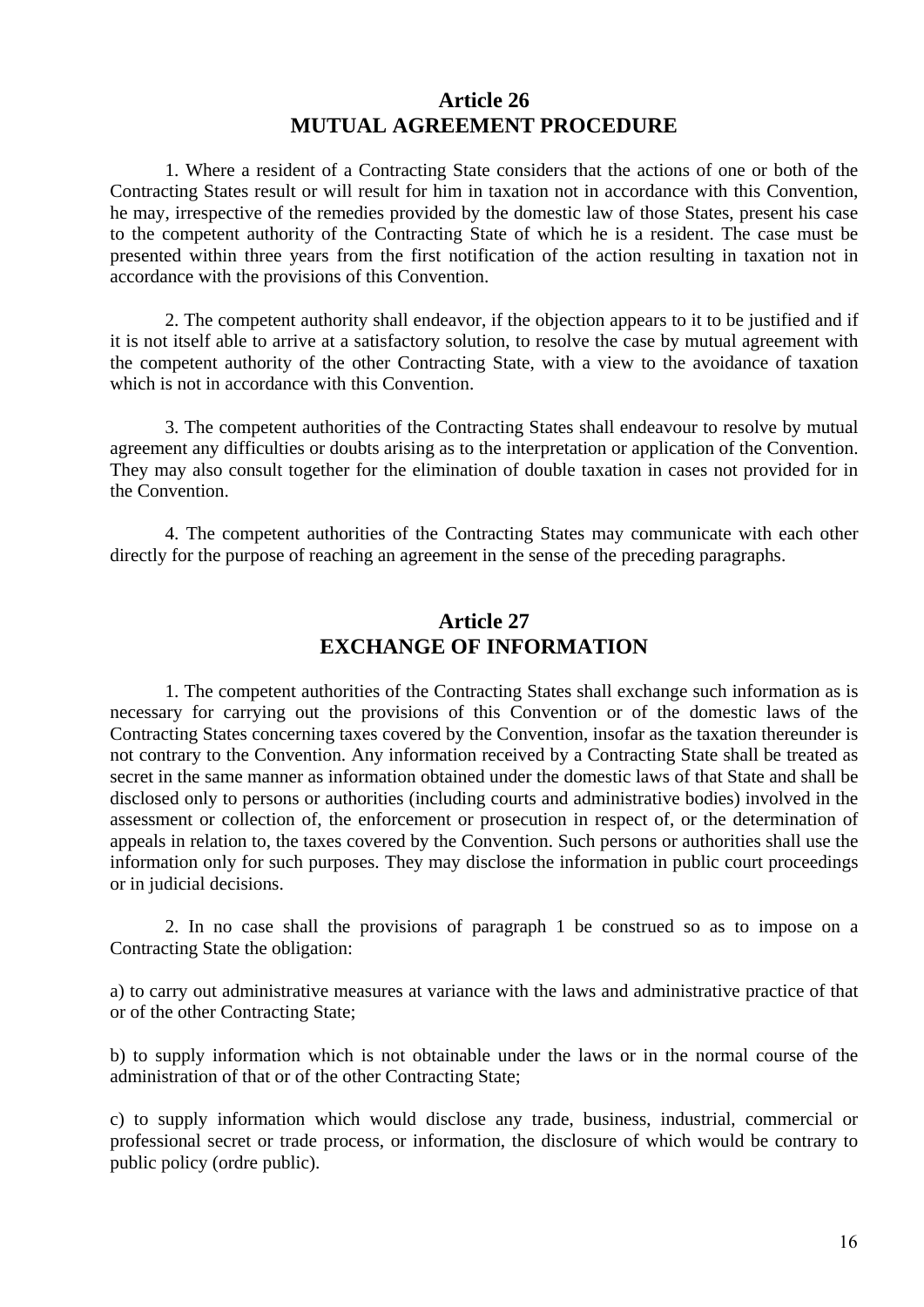## **Article 28 MEMBERS OF DIPLOMATIC MISSIONS AND CONSULAR POSTS**

Nothing in this Convention shall affect the fiscal privileges of members of diplomatic missions or consular posts under the general rules of international law or under the provisions of special agreements.

#### **Article 29 ENTRY INTO FORCE**

Each of the Contracting States shall notify to the other the completion of the procedures required by its law for the bringing into force of this Convention. The

Convention shall enter into force on the date of receipt of the latter of this notifications and its provisions shall have effect:

a) in the case of Armenia:

i) in respect of taxes withheld at the source, on income derived on or after the first day of January in the calendar year next following the year in which the Convention enters into force;

ii) in respect of the other taxes on income, and on capital, for taxes chargeable on or after the first day of January in the calendar year next following the year in which the Convention enters into force;

b) in the case of Thailand:

i) in respect of taxes withheld at the source, on amounts paid or remitted on or after the first day of January next following that in which the Convention enters into force;

ii) in respect of the other taxes on income, and on capital, for taxable years or accounting periods beginning on or after the first day of January next following that in which the Convention enters into force.

#### **Article 30 TERMINATION**

This Convention shall remain in force indefinitely, by either of the Contracting States may, on or before 30th June in any calendar year beginning after the expiration of a period of five years from the date of its entry into force, give to the other Contracting State, through diplomatic channels, written notice of termination.

In such event, the Convention shall cease to have effect:

a) in the case of Armenia:

i) in respect of taxes withheld at the source, on income derived on or after the first day of January in the calendar year next following the year in which the notice is given;

ii) in respect of the other taxes on income, and on capital, for taxes chargeable on or after the first day of January in the calendar year next following the year in which the notices is given;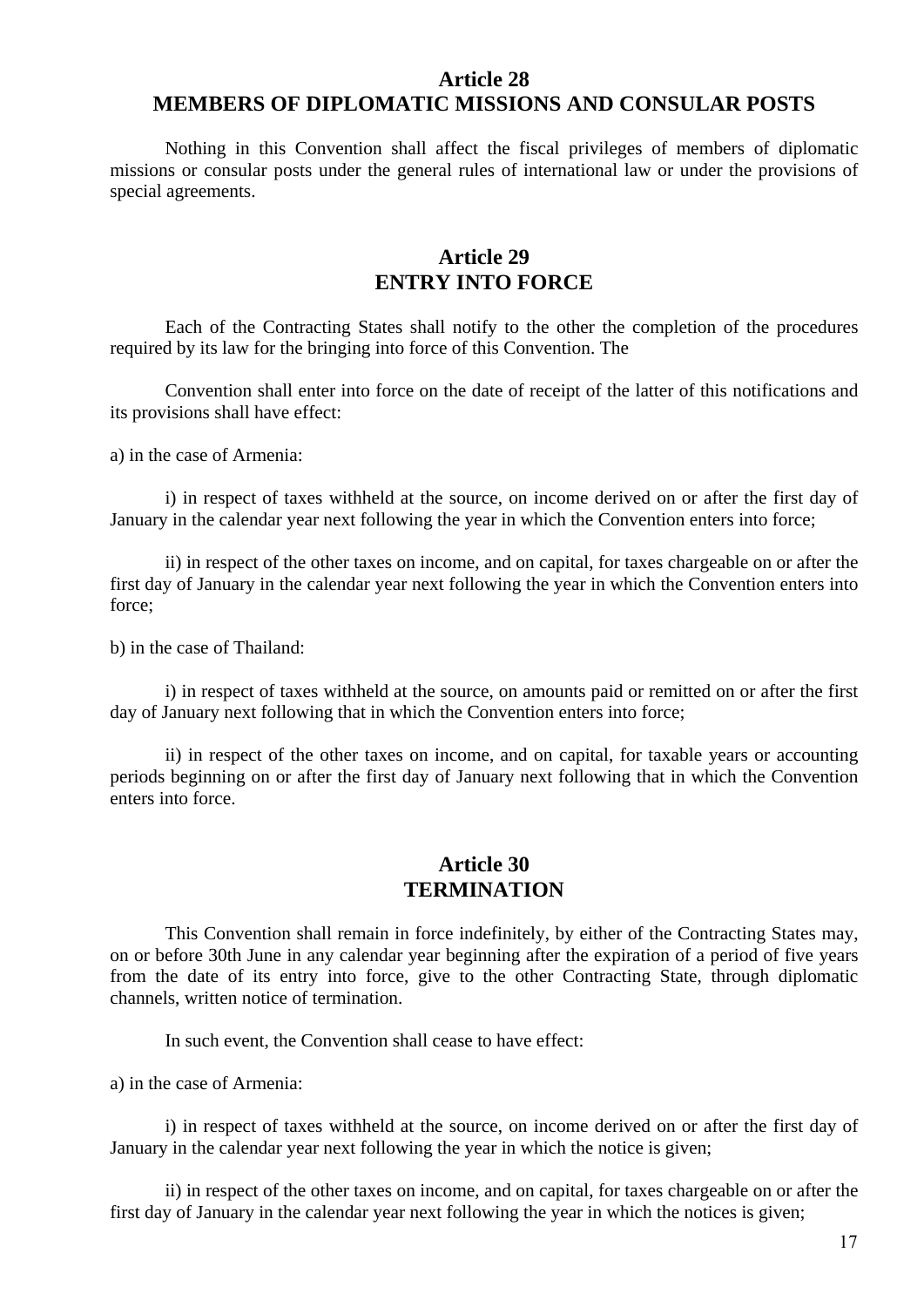b) in the case of Thailand:

i) in respect of taxes withheld at the source, on amounts paid or remitted on or after the first day of January next following that in which the notice is given;

ii) in respect of the other taxes on income, and on capital, for taxable years or accounting periods beginning on or after the first day of January next following that in which the notice is given.

**IN WITNESS WHEREOF**, the undersigned, duly authorized thereto, have signed this Convention.

DONE in duplicate at Bangkok on 7 day of November 2001 year of the Christian Era, each in the Armenian, Thai and English languages all the texts being equally authoritative, except in the case of divergence of interpretation, the English text shall prevail.

#### **FOR THE GOVERNMENT OF THE REPUBLIC OF ARMENIA**

#### **FOR THE GOVERNMENT OF THE KINGDOM OF THAILAND**